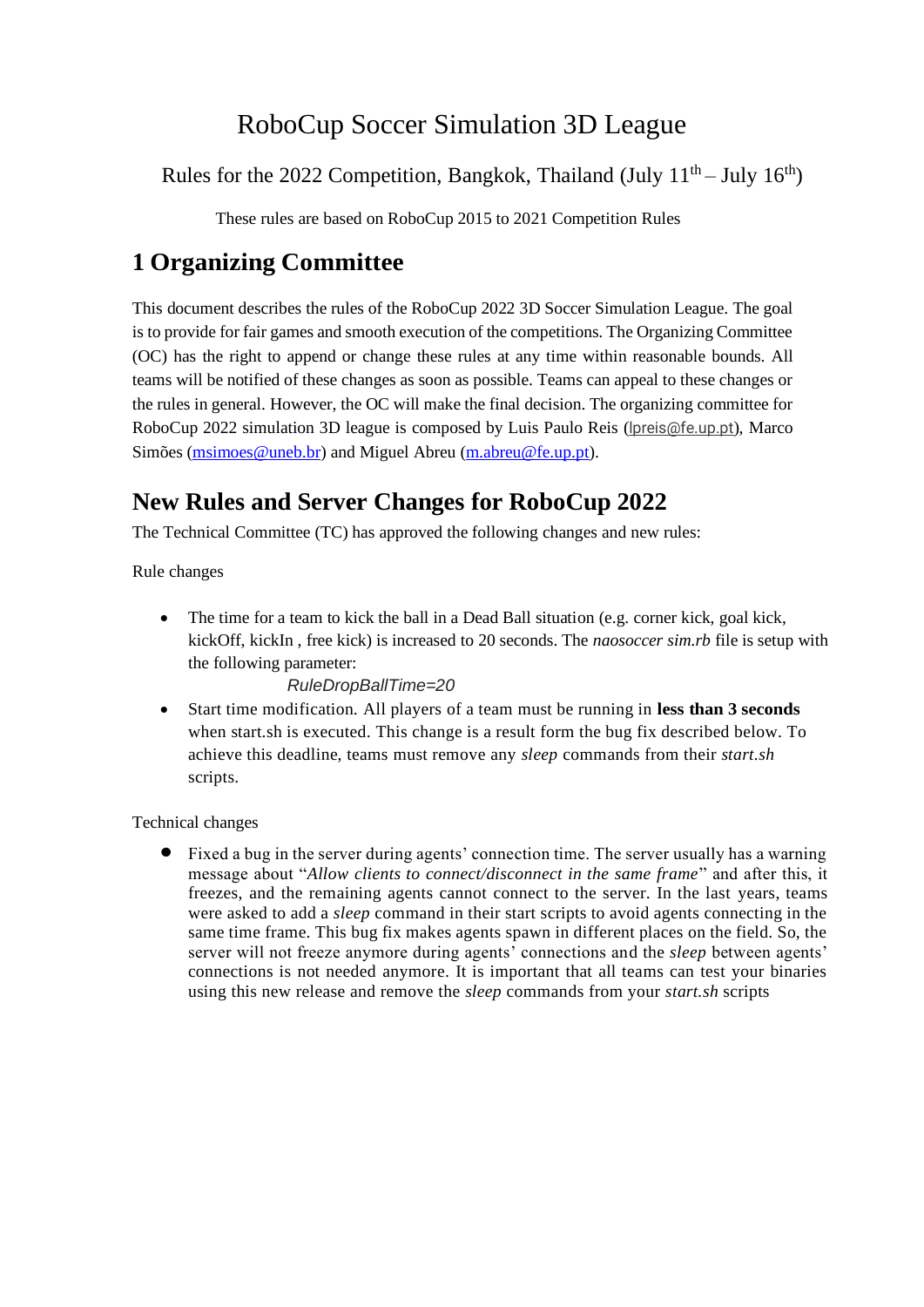## 2 Competitions and Schedule

## 2.1 Server and ServerChanges

The competition will use the latest version of Simspark (0.3.3 released soon) and rcssserver3D (0.7.4, released soon) and Linux Ubuntu 18.04 64 Bits. See the latest versions at [https://gitlab.com/robocup-sim/SimSpark/-/releases.](https://gitlab.com/robocup-sim/SimSpark/-/releases) A Java 8 Runtime will be available for clients, as well as Python 3.6.9. Clients have to work with the latest version of agentproxy (now 2.1.4) available at https://github.com/magmaOffenburg/magmaProxy to connect to the server. The following figure shows the software and hardware setup for the competition's environment. There are two client computers – one for each team – named *client1* and *client2*; one *server* computer; and one *monitor* computer (roboviz). All teams are strongly encouraged to test their code using an environment similar to the competition's environment to avoid problems with faulty agents during competition. **The OC will not install any additional libraries.So,teamsMUSTmanage tobuild their binaries using static linksto all libraries they need.**



*Figure 1: System Setup*

Teams should refer to the complete information available at [https://ssim.robocup.org/3d](https://ssim.robocup.org/3d-tools/)[tools/](https://ssim.robocup.org/3d-tools/) for the latest version changes and other information.

The OC can try to run the complete setup in a single remote high-performance computer if the internet in the venue allows using this setup, and all teams agree with this.

## 2.2 Competition Format and Challenges

#### General Format and Schedule

The competition includes four rounds (seeding round, first, second and third round) followed by semifinals and finals. Teams not qualified in any round play additional matches for the full ranking. The competition also includes two challenges: Free/Scientific Challenge and a FatProxy Challenge. The times will be fixed at a later point, but the tentative format and schedule are the following:

| July $11^{th}$ – Monday:         | Team warm-up and Competition setup                                                                                                                       |
|----------------------------------|----------------------------------------------------------------------------------------------------------------------------------------------------------|
| July $12^{\text{th}}$ – Tuesday: | Team warm-up and Competition setup<br>Team Leaders Meeting (TLM) & Group Drawing<br>Seeding Round (code upload deadline [Cud] 30 minutes ahead of start) |
|                                  |                                                                                                                                                          |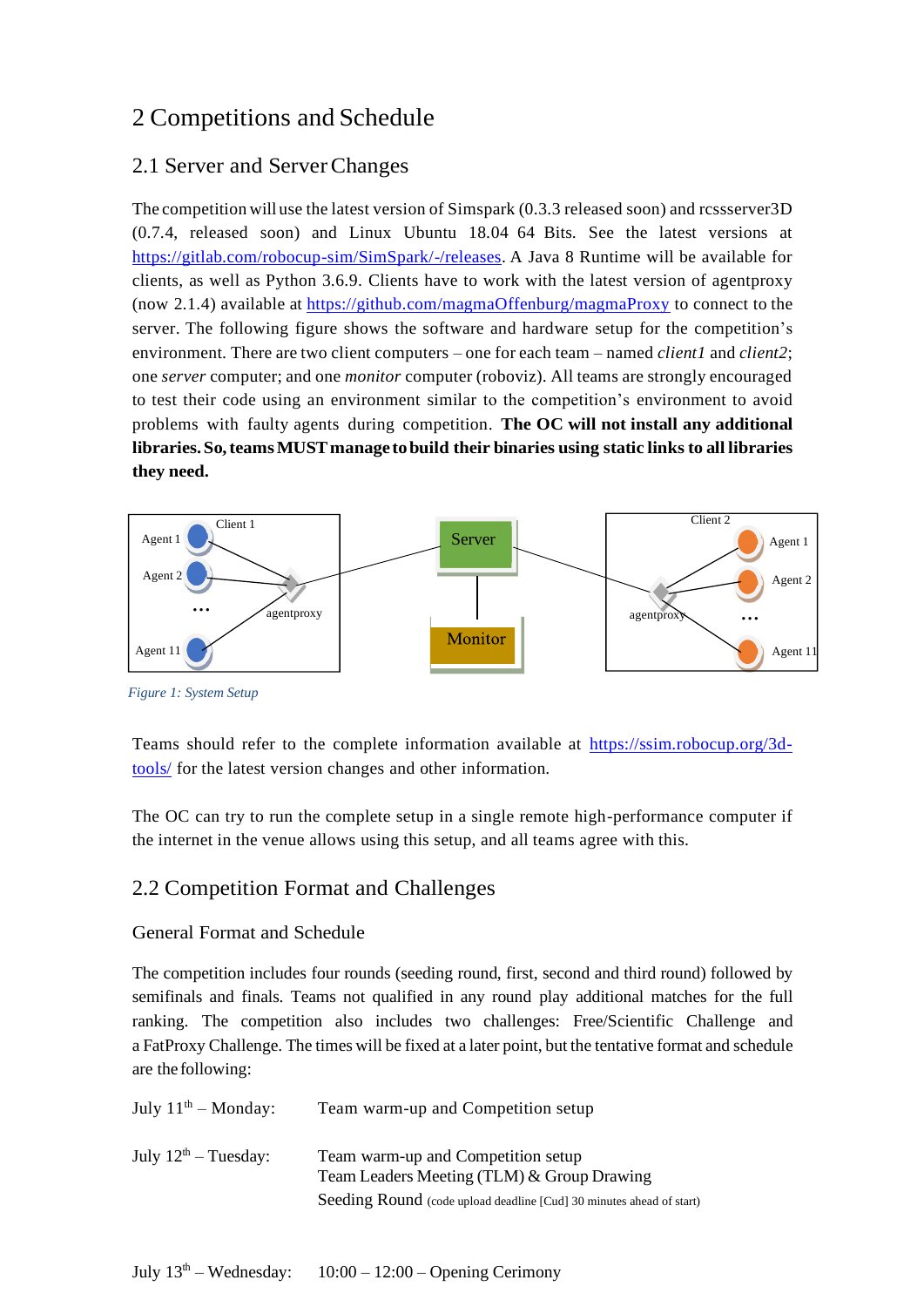|                          | First Round (Cud: 30 minutes ahead of start)                 |
|--------------------------|--------------------------------------------------------------|
|                          | TLM, TC Election and League Discussion                       |
|                          |                                                              |
|                          |                                                              |
| July $14th$ – Thursday:  | <b>Second Round</b> (Cud: 30 minutes ahead of start)         |
|                          | Free/Scientific Challenge                                    |
|                          | TLM                                                          |
|                          |                                                              |
| July $15^{th}$ – Friday: | Third Round (Cud: 30 minutes ahead of start)                 |
|                          | <b>FatProxy Challenge</b>                                    |
|                          | Full-Ranking Rounds $(5th$ place onwards)                    |
| July $16th - Saturday$ : |                                                              |
|                          | Semi Finals (Cud: 30 minutes ahead of start)                 |
|                          | 3 <sup>rd</sup> place match (Cud: 15 minutes ahead of start) |
|                          | Finals (Cud: 15 minutes ahead of start)                      |
|                          | $15:00 - 17:00$ Award Ceremony                               |
|                          |                                                              |

This schedule is subject to the general schedule definitions and the number of teams effectively participating in the competition. Both format and schedule may be adapted by the OC as needed. The schedule of matches for defining the full ranking will be defined by the OC according to the number of teams not-qualified on each round.

#### **Qualifying Rounds**

For the seeding round and first round, all teams may be included in a single group or be split into two or more groups, according to the total number of teams. All teams play a round robin within their groups. For the second round, one group of 6 teams will play a round robin. If there are more than 6 teams qualified for second round they may be split into two or more groups. In the third round, one group of 5 teams will play a round robin. If there are more than 5 teams qualified for third round they may be split into two or more groups. Each team in each group plays with every other team of the group once. In each round, the following criteria defines the ranking:

- Points gathered. A win gives 3 points, a tie 1 point and a loss 0 point.
- Goal difference (goals scored minus goals conceded) in this round.
- Goals scored in this round.
- Head to head games of this round.
- Two extra halves of 3 minutes each (only in cases where it matters for advancing to the next round)
- Penalty shoot-outs (for 2-team ties only)
- Coin toss

#### **Semifinals and Finals**

After the third round, a knock-out system is used. The matches are defined according to the ranking in the third round. The first place plays against the fourth place, for the first semifinal, and the second place plays against the third place, for the second semifinal. The winners of these matches will play against each other in the final. The losers will play a match to decide who wins the third prize. If a knock-out game ends in a tie, two extra halves of 3 minutes are played. If these end in a tie as well, a penalty shootout determines the winner. In the knock-out matches, the winner will be determined in the followingorder: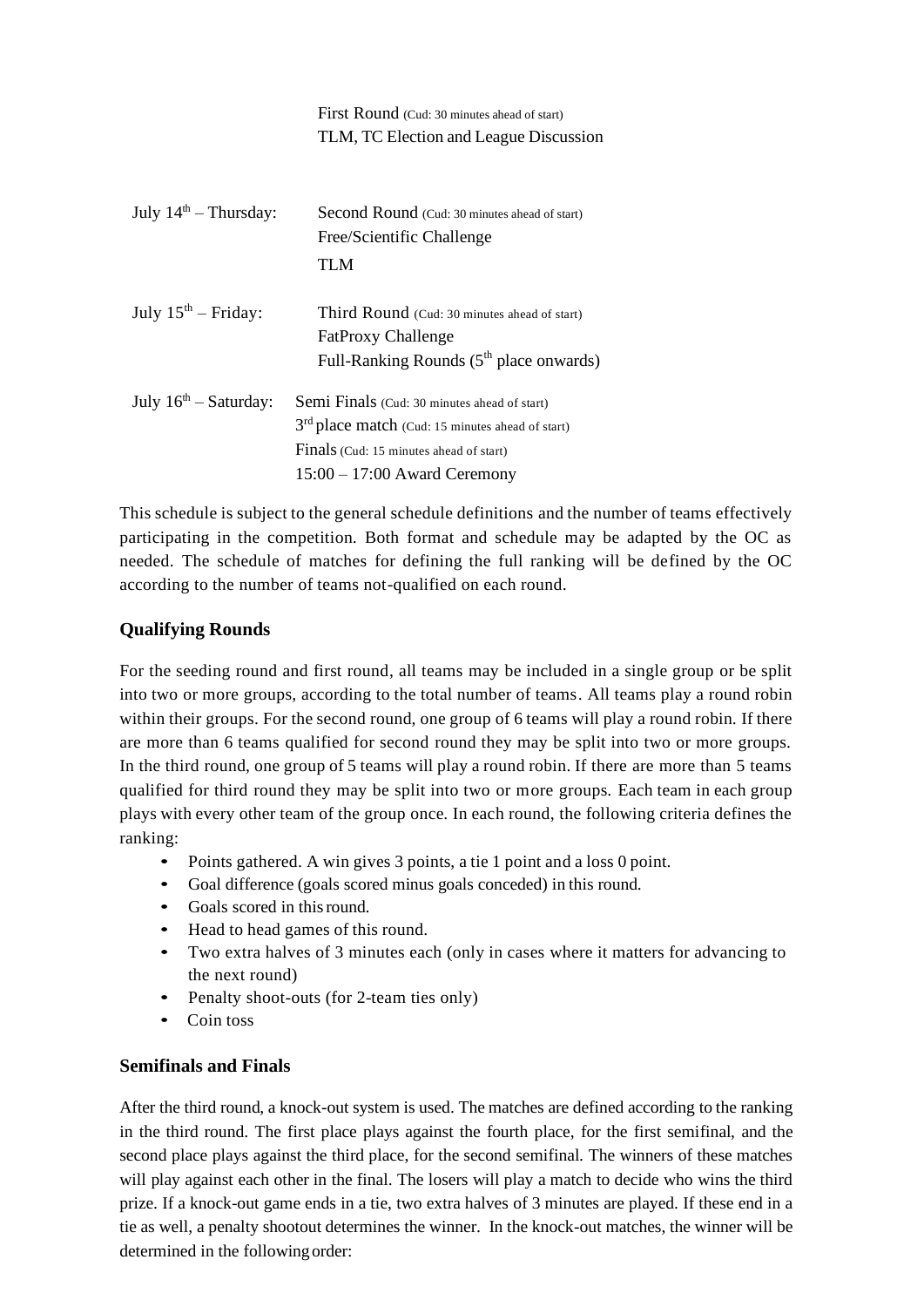- Number of goals scored in the game
- Two extra halves of 3 minutes each
- Penalty shoot-out
- Coin toss

#### **Scientific/Free Challenge**

The Simulation 3D scientific/free challenge is a presentation/demonstration competition that intends to encourage scientific work development and sharing in the context of the Simulation 3D league, allowing the teams to present interesting research work developed using Simspark and RCSSServer3D simulation platform. Each team will be given five minutes to present and demonstrate an interesting research topic developed by their team. Teams should deliver to the simulation technical committee a short, one-page description of their intended presentation prior to the competitions (deadline 24 hours before challenge start) in order to be distributed to all other teams and the jury during the competition. Presentations must be focused on only one significant research topic of the team and should not describe the whole team like in a TDP. Presentations, besides describing the scientific issue, must also show a live demonstration using the RCSSServer3D simulator. Demos should show real-time execution of the simulator. However, they may also include pre-recorded videos and demonstrations of other related software tools. The winner is found by a voting process.

#### **FatProxy Challenge**

The magmaOffenburg team released a fatProxy software, that can replace the agentproxy (see Figure 1). It allows to control the robots using high level dash and kick commands. It is thought of a means to have a common interface for 2D and 3D teams that want to use the 3D simulator. More details on how to use the magmaFatProxy and its perfect kick abilities can be found at [https://github.com/magmaOffenburg/magmaFatProxy.](https://github.com/magmaOffenburg/magmaFatProxy)

The FatProxy Challenge will be a tournament of all teams that want to participate in it. The rank of the team is the criteria for getting points (see below).

#### **Challenge Trophy Rules**

A trophy will be awarded for the team with the highest combined score on the two challenges. The combined score will be calculated by the following rules:

- Each participating team in a challenge is given a score between 5 and 25 with the winner of a challenge receiving 25 points and the last place team in a challenge receiving 5 points.
- Teams not finishing first or last in a challenge receive a score based on a linear equation of their finishing spot in the challenge. score  $=$  (number\_of\_participants rank) / (number\_of\_participants - 1) \* 20 + 5. Example: If there are five teams participating in a challenge then 1st place =  $25$ ,  $2nd = 20$ ,  $3rd = 15$ ,  $4th = 10$ ,  $5th = 5$ .
- Teams not participating in a challenge receive 0 points for that challenge.

The overall winner of the challenges is the team with the highest total sum of points earned across all the challenges. In case of a tie, the best team in the Free/Scientific Challenge will be declared the Winner of this Trophy.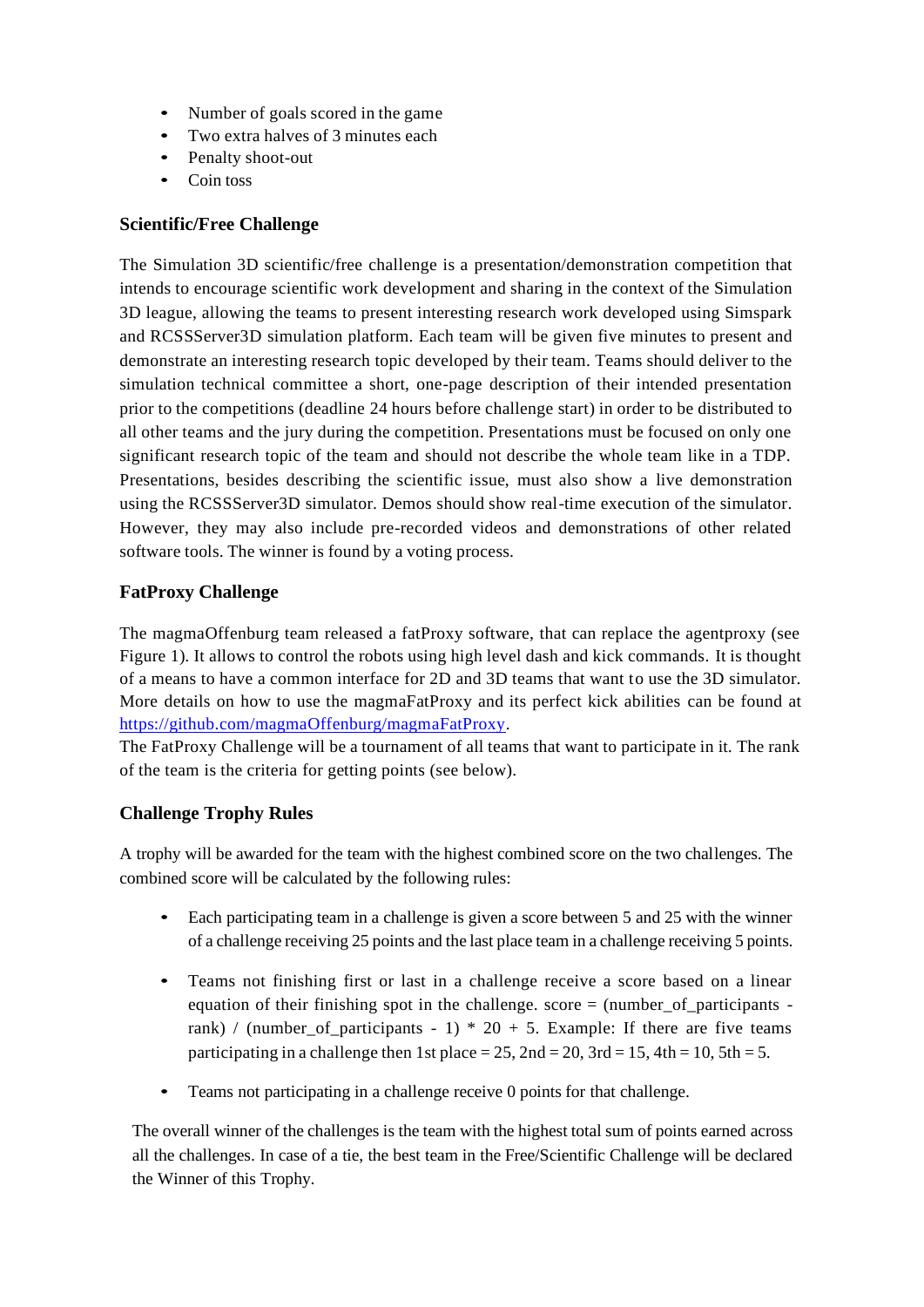## **4. General Rules**

## **Match Preparation and Format**

1. Set-up: The OC will supply upload instructions on the first day, which teams must use and follow to be able to run their agents. Teams will be given the opportunity to upload and test their agents on the competition system before the start of each round. When a round is started, it will no longer be possible to upload or make changes to the agents, until all matches of that round have been played.

2. Start/end: The matches will be started automatically by a competition managing system. Teams are required to provide scripts named start.sh and kill.sh for running and terminating their team. All players of a team must be running in less than 3 seconds when start.sh is executed. Additionally, each team must provide scripts named start penalty kicker.sh and start\_penalty\_goalie.sh to run their penalty kicker and goalie respectively. The IP address that the agents should connect to is given as the first parameter to the start scripts. Examples of start and kill scripts can be found on the SSL wiki.

3. Team format: A match is played by two teams of 11 players. A match may not start if either team consists of fewer players. Each match consists of two halves of five minutes each. After the first half, the teams switch sides. Each player can select any available agent models, possibly forming a heterogeneous team. The details of the available models were previously announced. The possible team composition is described in the heterogeneous player section of this document.

4. Representation: For a match, each team has the chance to appoint a single team member as the team's representative. This representative should announce herself to the referee before the start of the match; otherwise it is assumed that the team has none for this match. During the match, only the team's representative can approach the referee.

5. Forfeiting rule: We define forfeiting as refusing to make a good faith effort to participate in a scheduled game. A team that forfeits is disqualified from the competition. In round-robins, when a team forfeits all the scores will be 3x0 against this team. In a knock-out round the teams who forfeits will be replaced by the next team in the rank from previous round.

6. Faulty agents: When a match has started and an agent shows clearly abnormal behavior or gets disconnected, the following rules apply:

- If this occurs in the first 30 seconds of the match, the match will be restarted up to 2 times. In the case of abnormal behavior, the team's representative is responsible for notifying the referee, who will make the binding decision whether to restart the game on his own discretion.
- If the problem persists after restarts, the team's representative can ask the referee for a 2-minute time-out to fix the problem. A fix may include the use of a binary from a previous round.
- If the problem still persists after the time-out, or if it occurs after the first 30 seconds of the match the game will continue. If due to the problem the team ends up with less than the minimum number of players, the match will result in a win by the average score against this team but at least 1:0.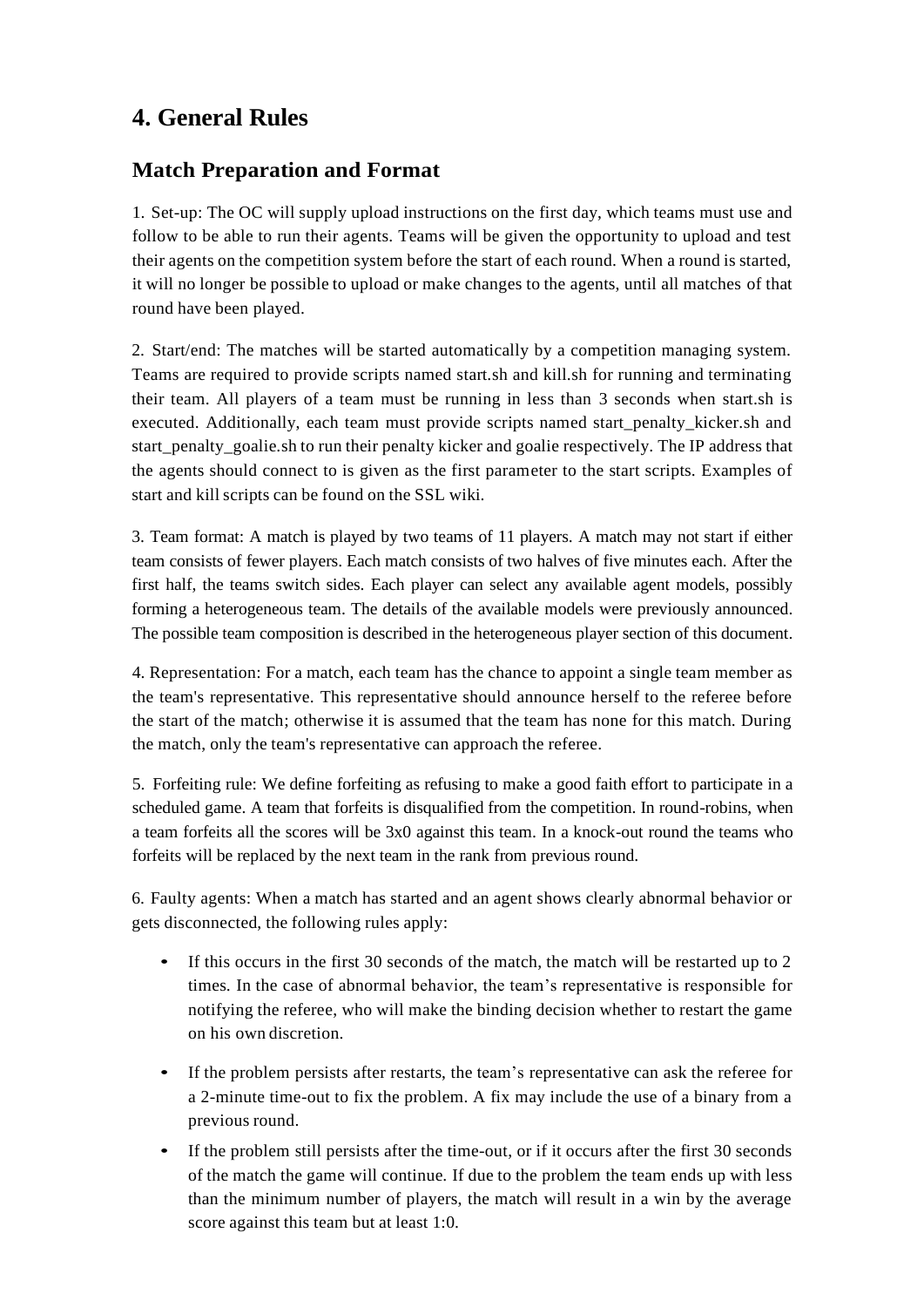## **Heterogeneous Players**

Each team has to use a minimum of 3 different player types and no more than 7 players from one player type. If only 3 different player types are used then a minimum of 2 players for each type must be used. The standard player type is counted identically to heterogeneous player types. Possible configurations for the different player types are: (7-2-2), (7-1-1-1-1), (4-4-3), (3-3-3-2), (3-2-2-2-2), etc. If teams do not comply with this rule, the server will not allow the faulty player to connect (that is either the 8th player of a given player type or the first player that does not allow the '3 player types' rule to be fulfilled). The heterogeneous types that were used last year will also be used during this year's competition.

### **Game Play**

1. **Kickoff: Goals** scored directly from the kickoff are not accepted. Also, the agent performing the kick-off may not touch the ball again until it was touched by another player. In case of infringement, a kick-off is awarded to the opposing team. A goal can be scored after a kickoff only if a second player from the team performing kickoff touches the ball outside the main circle or if an opponent touches theball.

2. **Dead Ball situations:** Dead Ball situations are Kickoff, Free Kick, Kickin, Corner Kick and Goal Kick. Whenever a Dead Ball situation is assigned by the automatic referee, the team supposed to kick the ball must do it in *RuleDropBallTime* seconds. After that time a different decision is made by automatic referee for each situation:

- Goal Kick: Drop Ball in the upper corner of the goal area
- KickIn: KickIn assigned to the opponent
- KickOff: Indirect Free Kick assigned to the opponent
- Corner Kick: Drob Ball in the same position where the ball is
- Indirect Free Kick: Indirect Free Kick assigned to the opponent

*RuleDropBallTime=20*

3. **Goalkeeper**: The player with uniform number 1, and only this player, will be designated as the goalkeeper.

4. **Handling the ball**: Handling the ball involves a deliberate act of a player contacting the ball with his hand or arm, as decided by the referee on his own discretion. Handling the ball is penalized with a free kick to the opposing team. The goalkeeper cannot be guilty of a handling offense when his hands are within his own penalty area.

5. **Obstructing the ball**: Obstructing the ball involves use of a player's body, arms or legs to prevent the progress of the game, which includes covering the ball, carrying the ball, holding the ball between arms or legs and lying in front of the goal in an attacking situation. Deliberately obstructing the ball, as judged by the referee, for longer than 10 seconds is penalized with a free kick to the opposing team. A drop ball ends unintentional obstruction of the ball for longer than 10 seconds as decided by the referee.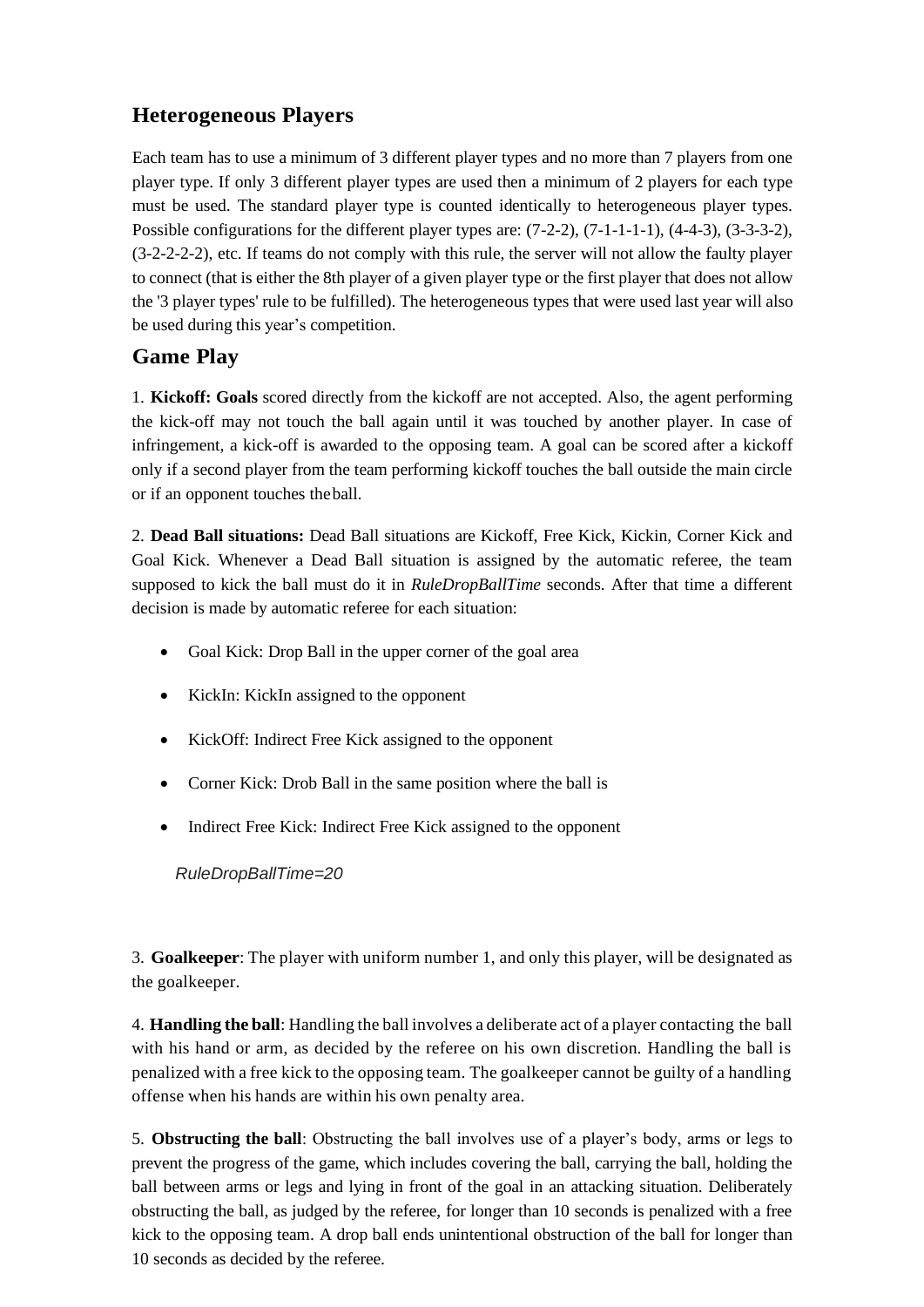6. **Illegal defense**: At any time during the match, no more than 3 players of a team may be inside of their own penalty area. If a  $4<sup>th</sup>$  player enters the penalty area, it will be placed outside of the penalty area. When the last to enter is the goalkeeper, the player furthest away from the own goal of the three that were already in the penalty area will be placed outside of the penalty area instead.

7. **Incapable robot**: Players that have been immobile or fail to stand up for too long will be charged for an *incapable foul* and be repositioned. The goalkeeper will be repositioned after 30 seconds of immobility, or after failing to stand up for 60 seconds; other players will be repositioned after 15 seconds of immobility, or after failing to stand up for 30 seconds.

8. **Charging fouls**: Players must avoid touching other players. The situations where an illegal charge of one player to another one is considered as a foul are described at [http://www.acso.uneb.br/bahiart/uploads/Main/FoulModel2016.pdf.](http://www.acso.uneb.br/bahiart/uploads/Main/FoulModel2016.pdf) The automated referee will call such fouls. Fouling players will be beamed outside the field as with other fouls.

9. **Touching**: If a group of three or more players touch each other at the same time, one player of the team that has the majority of touching robots is moved away from the point of collision. This might be the case if three fallen robots lay on each other in which case no charging foul is called. The rule has been introduced to reduce the number of robot to robot collisions making the server more stable.

10.**Self-Collisions Fouls**: A self-collision foul will be charged to a player that violates the normal physics rules by self-colliding their body parts. There is a tolerance of *SelfCollisionsTolerance* m to a robot's body part trespassing another body part of the same robot. This tolerance is defined to avoid false positives from the self-collisions detector. When a robot is charged for a selfcollision foul, its joints which are involved in the self-collision will be frozen during *SelfCollisionJointFrozenTime* seconds. To freeze a joint means set its velocity to zero and ignore all commands sent by the agent to move this joint. After the frozen period, the joints cannot be frozen again within *SelfCollisionJointThawTime* seconds. Current self-collisions parameters used by the simulator are:

- *SelfCollisionsTolerance* = 0.04
- *SelfCollisionJointFrozenTime* = 1.0
- *SelfCollisionJointThawTime* = 2.0

11.A **Pass command:** A Pass command is available to be used by agents during games to initiate a Pass mode for their team. To use this command, an agent should send a "(pass)" message to the simulator. After an agent successfully initiates Pass mode with the Pass command for that agent's team, all opponents will be prevented from getting closer than 1.0 m to the ball during Pass mode duration. A Pass mode lasts until a member of the team touches the ball or *PassModeDuration* seconds have passed. Once Pass mode for a team ends, team members must wait at least *PassModeRetryWaitTime* seconds before a member of the team can initiate Pass mode again for their team. When any robot of a team initiates Pass mode, the team can only score if at least one of the following conditions are met: I) *PassModeScoreWaitTime* seconds have gone by from the time Pass mode ends; ii) the PlayOn playmode after Pass mode ends transitions to something else (e.g., the ball goes out of bounds); iii) two players from the team who started the Pass mode touch the ball with at least one of the touches occurring after the ball had left the pass mode area (a circle with radius 1.0 m around the position of the ball when Pass mode was started). If a goal is scored that violates these requirements, it will not be counted, and a goal kick will be awarded to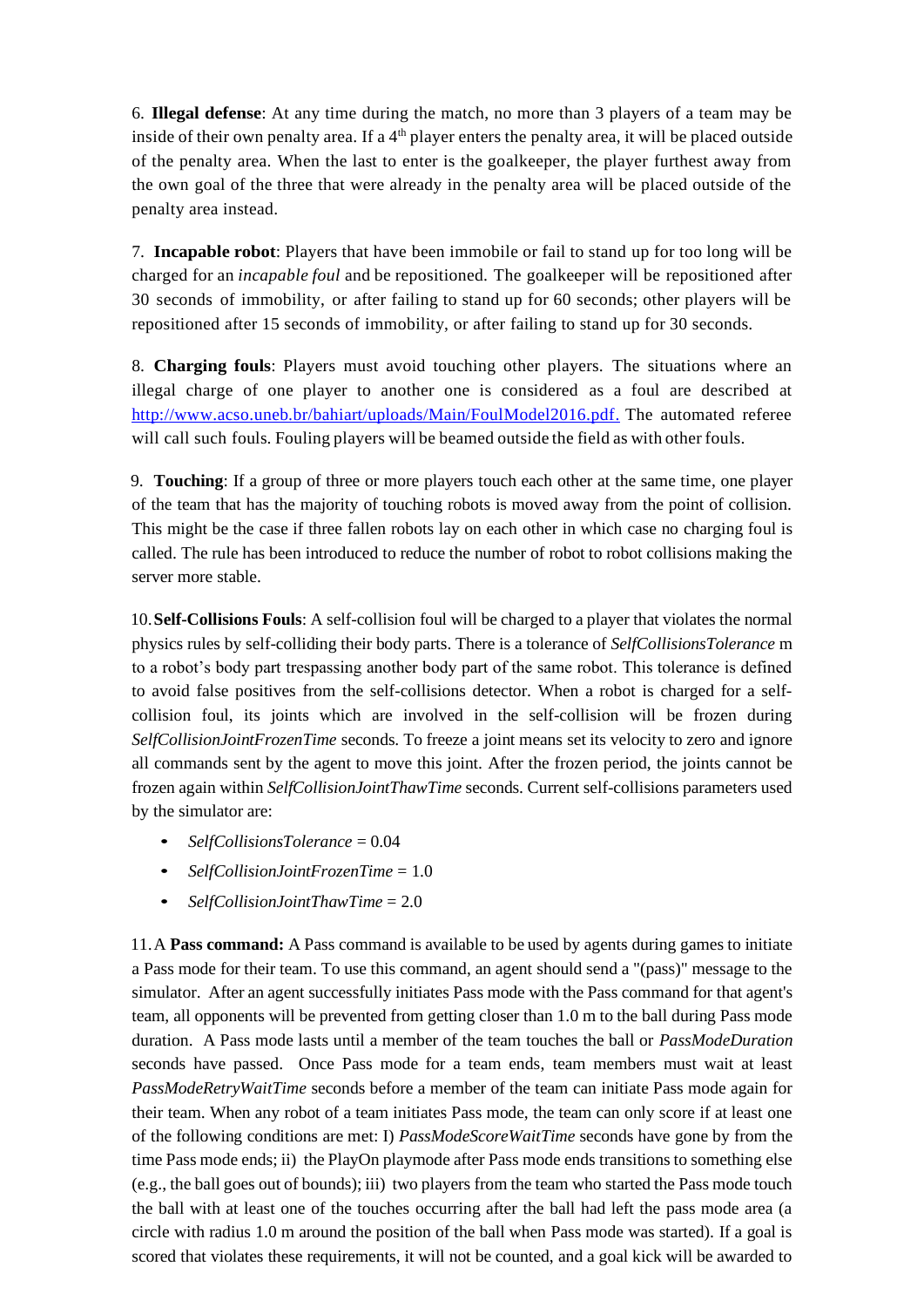the opponent team. There are some requirements for an agent to successfully use the Pass command to initiate Pass mode for their team. First, the ball should be at no more than a maximum speed of *PassModeMaxBallSpeed* m/s. Second, the ball should be within a maximum distance from the agent calling the Pass command of *PassModeMaxBallDist*. Third, no opponent agent can be within a circular region with a radius of *PassModeMinOppBallDist* m around the ball. The Pass command will be accepted by the server only if all these three conditions are met. Otherwise, the server ignores the command, and Pass mode is not initiated. The parameters defined by the TC are:

- *PassModeMaxBallSpeed = 0.05*
- *PassModeMaxBallDist = 0.5*
- *PassModeMinOppBallDist = 1.0*
- *PassModeDuration = 4.0*
- *PassModeScoreWaitTime = 10.0*
- *PassModeRetryWaitTime = 3.0*

12. Teams who use players purposely **crouching down** on the ground with legs splayed out that may trip opponents while not playing the ball, will be penalized with a free kick assigned to the opponent team. The human referee will call this foul.

13. **Penalty shoot-outs**: During a penalty shoot-out, each team only has a single player in the field: the goalkeeper for the defending team and a striker for the attacking team. Each penalty shot starts with a drop ball in the center of the field. The attacking team gets 40 seconds to attempt to score. The goalkeeper of the defending team must stay within his penalty area during the whole time. If neglected, it will be considered as a goal for the attacking team. When penalty shots are used to decide a tied game, each team gets five penalty shots. If after five penalty shots the score is still equal, sudden death rounds of one kick each are used until one side scores and the other does not. If after ten penalty shots no winner is determined, a coin-toss is used to decide.

14. **Output**: Each player is permitted to generate output in files named stdout and stderr with the player number appended (e.g. stdout3 and stderr3 for player number 3). These write-only files will be located in their home directory under a *log* subdirectory. Except for these files, the home directory is read-only during the games, so agents should not try to open any other file for writing.

15. **Fair play**: Games should be played according to a fair and common-sense understanding of soccer and restrictions imposed by the virtual simulated world of the 3D soccer simulator. Circumvention of these is considered violating the fair play commitment and is strictly forbidden during the tournament. Violation of the fair-play commitment includes, but is not limited to, for example:

- using another team's binary in your team
- jamming the simulator by sending excessive commands per client
- direct communication between players by using communication means other than those provided by the simulator, such as inter-process communication
- manipulating competition machines or restarting them intentionally

Any of these is strictly forbidden. Other strategies might be found violating the fair play commitment, after consultation with the OC. However, we expect it to be clear how a fair